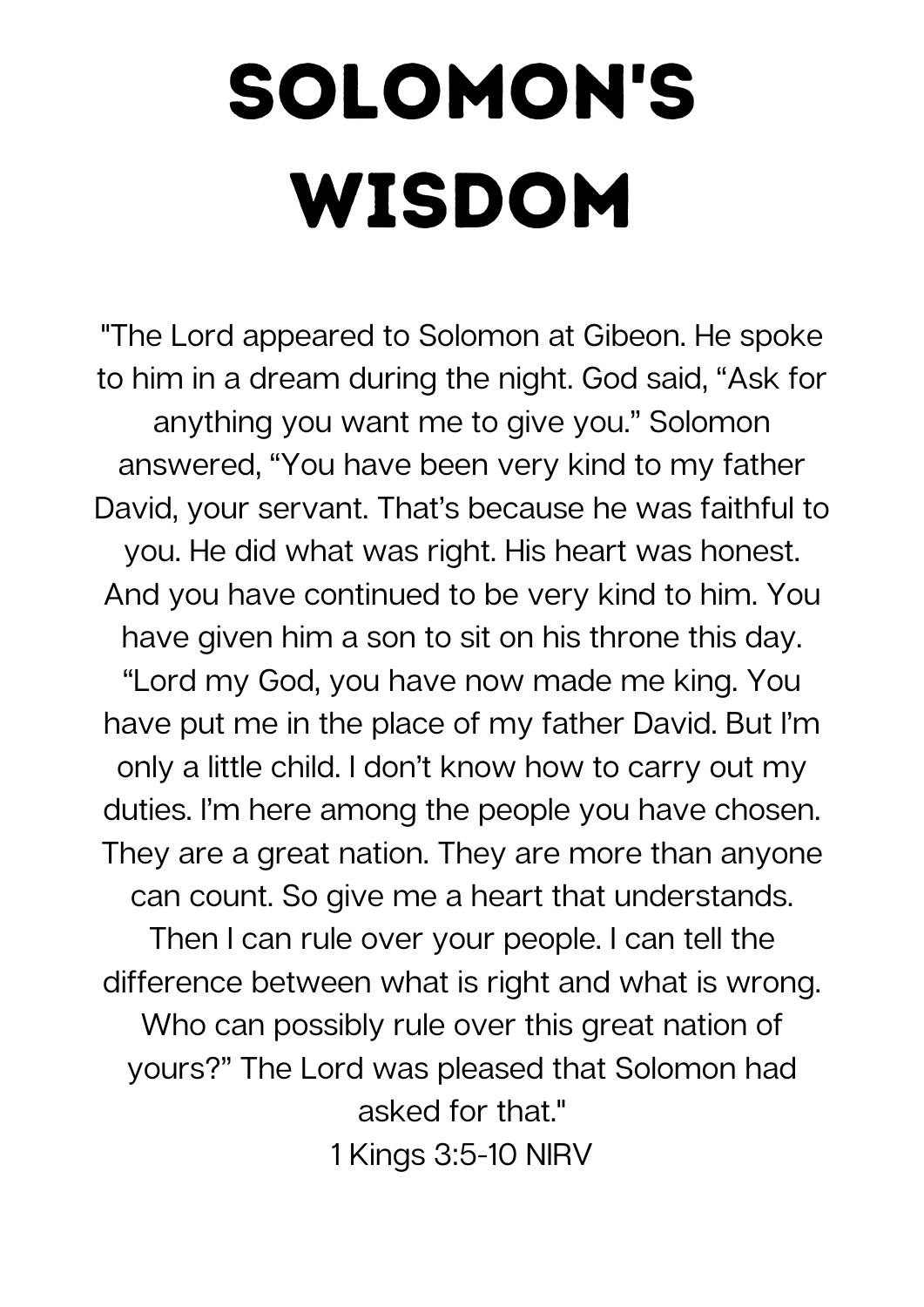So God said to him, "You have not asked to live for a long time. You have not asked to be wealthy. You have not even asked to have your enemies killed. Instead, you have asked for wisdom. You want to do what is right and fair when you judge people. Because that is what you have asked for, I will give it to you. I will give you a wise and understanding heart. So here is what will be true of you. There has never been anyone like you. And there never will be. And that is not all. I will give you what you have not asked for. I will give you wealth and honor. As long as you live, no other king will be as great as you are. Live the way I want you to. Obey my laws and commands, just as your father David did. Then I will let you live for a long time." Solomon woke up. He realized he had been dreaming. He returned to Jerusalem. He stood in front of the ark of the Lord's covenant. He sacrificed burnt offerings and friendship offerings. Then he gave a feast for all his officials. 1 Kings 3:11-15 NIRV